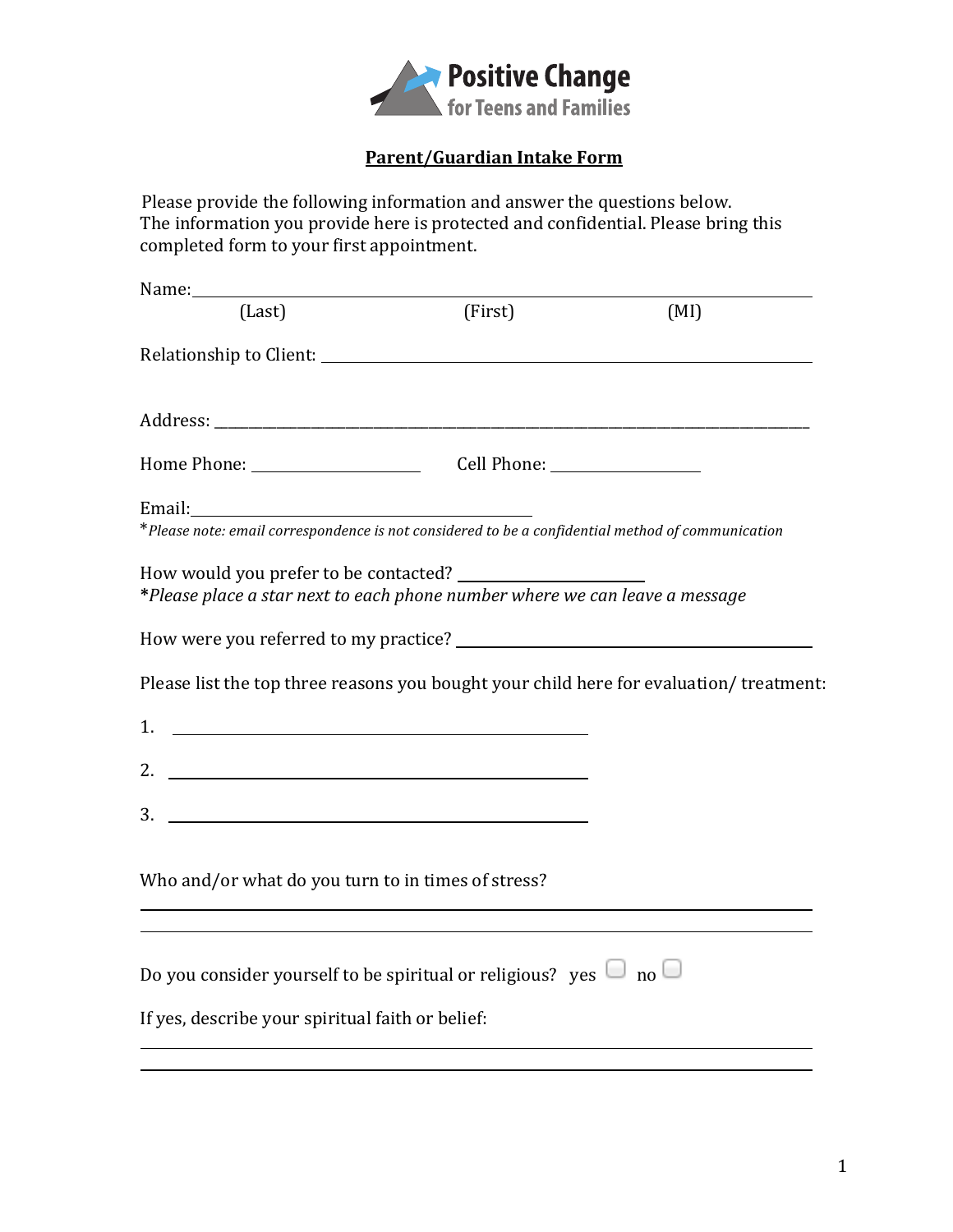In reference to your child, please answer the following questions:

|                                                      | 1. How would you rate his/her physical health?     |              |      |           |  |  |
|------------------------------------------------------|----------------------------------------------------|--------------|------|-----------|--|--|
| Poor                                                 | Unsatisfactory Satisfactory                        |              | Good | Very Good |  |  |
| 2. How would you rate his/her current mental health? |                                                    |              |      |           |  |  |
| Poor                                                 | Unsatisfactory Satisfactory                        |              | Good | Very Good |  |  |
| 3. Please rate his/her current appetite.             |                                                    |              |      |           |  |  |
|                                                      | Poor<br>Unsatisfactory Satisfactory                |              | Good | Very Good |  |  |
| 4. Please rate his/her current mood.                 |                                                    |              |      |           |  |  |
|                                                      | Poor<br>Unsatisfactory                             | Satisfactory | Good | Very Good |  |  |
| 5.                                                   | What words would you use to describe his/her mood? |              |      |           |  |  |

## **Family Mental Health History:**

In the section below, please note if there is a family history of the following. If yes, please indicate the family member's relationship to you in the space provided (father,  $\overline{g}$ randmother, uncle, sister etc...)

| Condition                    | <b>Please Circle</b> | <b>List Family Member(s)</b> |
|------------------------------|----------------------|------------------------------|
|                              |                      |                              |
| Alcohol/Substance Abuse      | yes/ no              |                              |
| Autism                       | yes/no               |                              |
| Anxiety                      | yes/ no              |                              |
| Depression                   | yes/ no              |                              |
| Domestic Violence            | yes/ no              |                              |
| <b>Eating Disorders</b>      | yes/ no              |                              |
| <b>Learning Disabilities</b> | yes/ no              |                              |
| Obesity                      | yes/ no              |                              |
| OCD/Phobias                  | yes/ no              |                              |
| Physical/Sexual Abuse        | yes/ no              |                              |
| Schizophrenia                | yes/ no              |                              |
| Suicide Attempts             | yes/ no              |                              |
| Suicide Completion           | yes/ no              |                              |
| Other: $\frac{1}{2}$         | Family Member: ___   |                              |